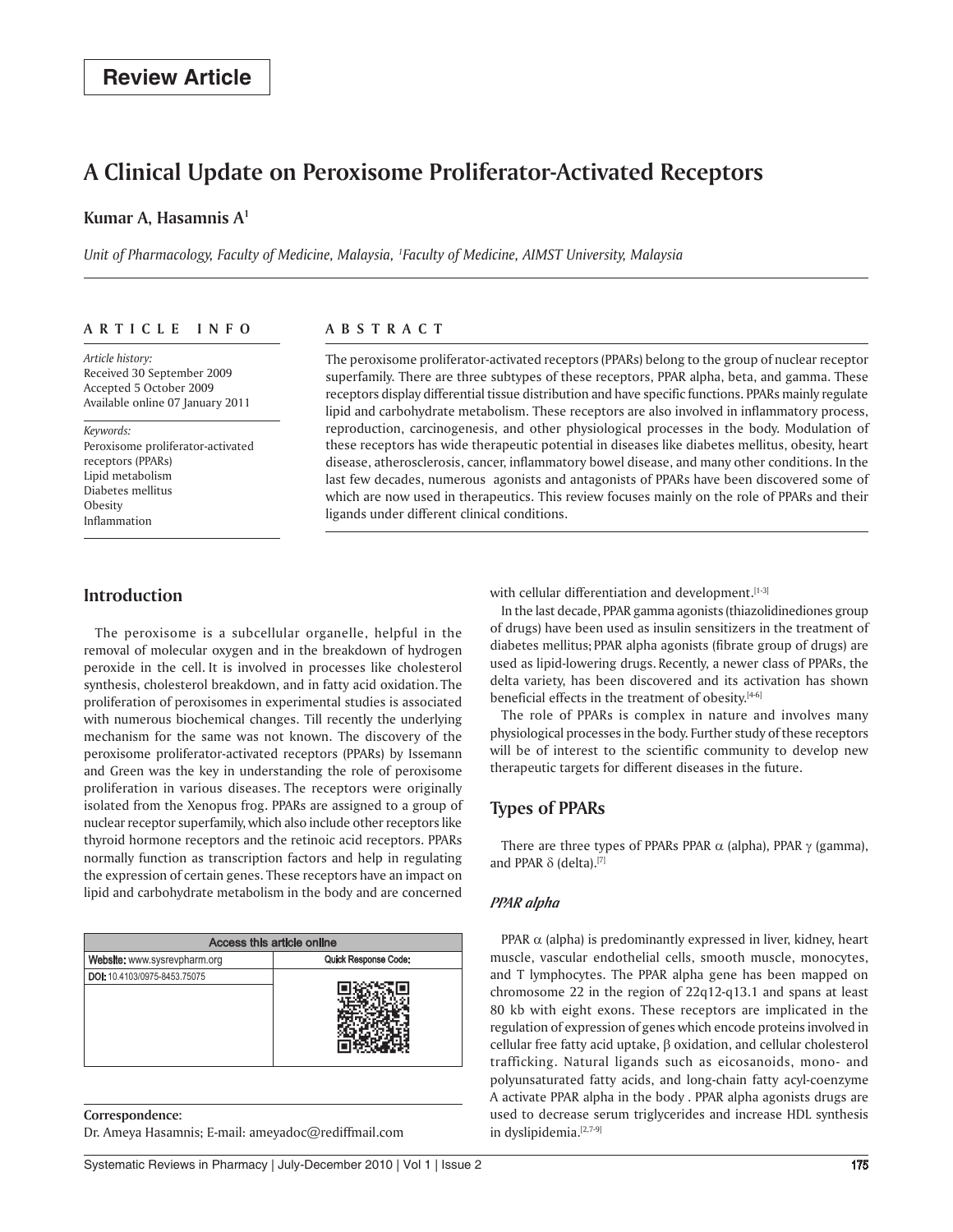#### *PPAR gamma*

PPAR- γ (gamma) is expressed in three isoforms. PPAR gamma 1 is present in the adipose tissue,heart, muscle, colon, kidney, pancreas, and spleen. PPAR gamma 2 is present mainly in the adipose tissue, liver, and heart. PPAR gamma 3 is present in the adipose tissue. The gene encoding PPAR gamma is located on chromosome 3 at position 3p25 and has six exons. PPAR gamma is activated by several naturally occurring compounds, such as the eicosanoids 9- and 13-hydroxyoctadecadienoic acids. Nitrated lipids known as nitroalkenes have been demonstrated to be potent, endogenous ligands of PPAR gamma. PPAR gamma promotes lipid storage and as a result improves insulin sensitivity and enhances glucose disposal in the adipose tissues and in skeletal muscles. These actions are beneficial in controlling blood sugar levels in diabetes mellitus. PPAR  $\gamma$  is also involved in the activation of glucose transporters (GLUT2) and glucokinase in  $\beta$  cells of pancreas and in the cells of liver, which also contributes to the beneficial effects of PPAR gamma in type 2 diabetes mellitus.The expression of these receptors is also implicated in other pathological conditions like metabolic syndrome and in cancers of breast, prostate, and colon.[10-16]

#### *PPAR delta*

PPAR  $\delta$  (delta) are expressed in the adipose tissue, brain and skin. The gene encoding PPARs delta is present on Chromosome 6 in the region of 6p21.31 and spans about 85 kb of DNA consisting of nine exons and eight introns. Natural ligands of PPARs delta include fatty acids like bromopalmitate and prostanoid prostacyclin PGI<sub>2.</sub> PPARs delta regulates fatty acid metabolism in the skeletal muscle and adipose tissue. These receptors modulate the adaptive metabolic response of skeletal muscles to exercise. The activation of these receptors improves insulin sensitivity and elevates HDL levels in type 2 diabetes mellitus, dyslipidemia, and obesity. Treatment of obesity by PPAR delta agonists has shown to normalize various metabolic parameters related to obesity. These receptors are also implicated in several other diseases such as cancer and atherosclerosis. PPAR agonists have shown to enhance oligodendrocyte maturation and differentiation. It has also been demonstrated in animal experiments that PPAR delta regulates myelination of neurons.[6,15-19]

### **Mechanism of PPAR activation**

PPARs form heterodimers with retinoid X receptor (RXR) and then bind to specific consensus sequences (PPAR response elements, PPREs) in the enhancer regions of the related genes for gene regulation. PPREs consist of direct repeat (DR) of the nuclear receptor hexameric recognition sequence separated by one or two nucleotides. The protein structure of the PPAR isotypes reveals two domains: (1) DNA binding domain and (2) ligand-binding domain (LBD). The ligand binding domain is important for the activation of PPARs. In the absence of activation, PPAR–RXR heterodimers are bound to corepressor proteins such as HDACs and N-CoRs that maintain chromatin in the condensed state and inhibit the transcriptional apparatus from assembling. Upon activation, PPAR corepressor proteins dissociate. The activated PPARs form a complex with coactivator proteins such as p300 which leads to nucleosome remodeling and transcriptional preinitiation complex assembly on the target gene.[2,20-24]

## **Therapeutic uses**

#### *Type 2 diabetes mellitus*

PPAR gamma enhances the expression of a number of geneencoding proteins involved in glucose and lipid metabolism. The currently marketed PPAR gamma agonists for the treatment of diabetes mellitus type 2 are known as thiazolidinediones.The group includes drugs like pioglitazone and rosiglitazone. PPAR agonists are known to increase the sensitivity of the cells to the action of insulin.[25,26]

PPAR gamma activation with thiazolidinediones leads to an increase in c-Cbl-associating protein (CAP) expression and also increases insulin-stimulated c-Cbl phosphorylation in the cells. This increases the sensitivity of cells to insulin. It has been demonstrated in animal experiments that thiazolidinediones can prevent the onset of diabetes and its complications in rats and it also increases the expression of CAP protein in the adipose tissue. Insulin-sensitizing action of thiazolidinedione is synergistic when these drugs are given with other antidiabetic drugs like sulphonylurea, biguanides, and insulin. As an addon therapy to the existing treatment of diabetes mellitus, thiazolidinediones seem to be very effective drugs.<sup>[27]</sup>

Diabetes mellitus type 2 and obesity are closely related. There is an increased frequency of obese individuals suffering from hyperlipedemia and related diseases like coronary artery disease, hypertension, stroke, etc. Beneficial action of the activation of PPARs on lipid and glucose metabolism has been established in various clinical trials. It has also been noted that new PPAR activators, having the capacity to activate both PPAR gamma and PPAR alpha, would not only help in sensitizing the body to insulin but would also have a beneficial effect on the lipid profile of the patient. This class of drug is called dual PPAR activator and includes recently developed drugs like muraglitazar and tesaglitazar. The drug development process for muraglitazar was abandoned recently, because of concerns about heart safety. Tesaglitazar did not appear to be more effective than the existing list of available antidiabetic mellitus drugs in various clinical trials [Table 1]. Other dual PPAR agonistic drugs are in various stages of development at this moment.<sup>[27]</sup>

#### *Atherosclerosis*

PPARs are expressed in cells that make up atherosclerotic lesions.

| Table 1: List of PPAR drugs <sup>[72]</sup> |                                        |                              |                                                 |  |
|---------------------------------------------|----------------------------------------|------------------------------|-------------------------------------------------|--|
| Name of the<br>drug                         | <b>Receptor action</b>                 | <b>USA FDA</b>               | <b>Current status</b>                           |  |
| Troglitazone                                | PPAR gamma<br>agonist                  | <b>Initially</b><br>approved | Withdrawn from<br>market (Year 2000)            |  |
| Pioglitazone                                | PPAR gamma<br>agonist                  | Approved                     | Type 2 diabetes<br>mellitus                     |  |
| Rosiglitazone                               | PPAR gamma<br>agonist                  | Approved                     | Type 2 diabetes<br>mellitus                     |  |
| Finofibrate.<br>Clofibrate                  | PPAR alpha<br>agonist                  | Approved                     | Dyslipidemia                                    |  |
| Muraglitazar,                               | PPAR dual agonist<br>(alpha and gamma) | <b>Toxicity</b><br>concerns  | Type 2 diabetes<br>mellitus and<br>dyslipidemia |  |
| Tesaglitazar,<br>Ragaglitazar,              | PPAR dual agonist<br>(alpha and gamma) | <b>Toxicity</b>              | Type 2 diabetes<br>mellitus and                 |  |
| Naveglitazar                                |                                        | concerns                     | dyslipidemia                                    |  |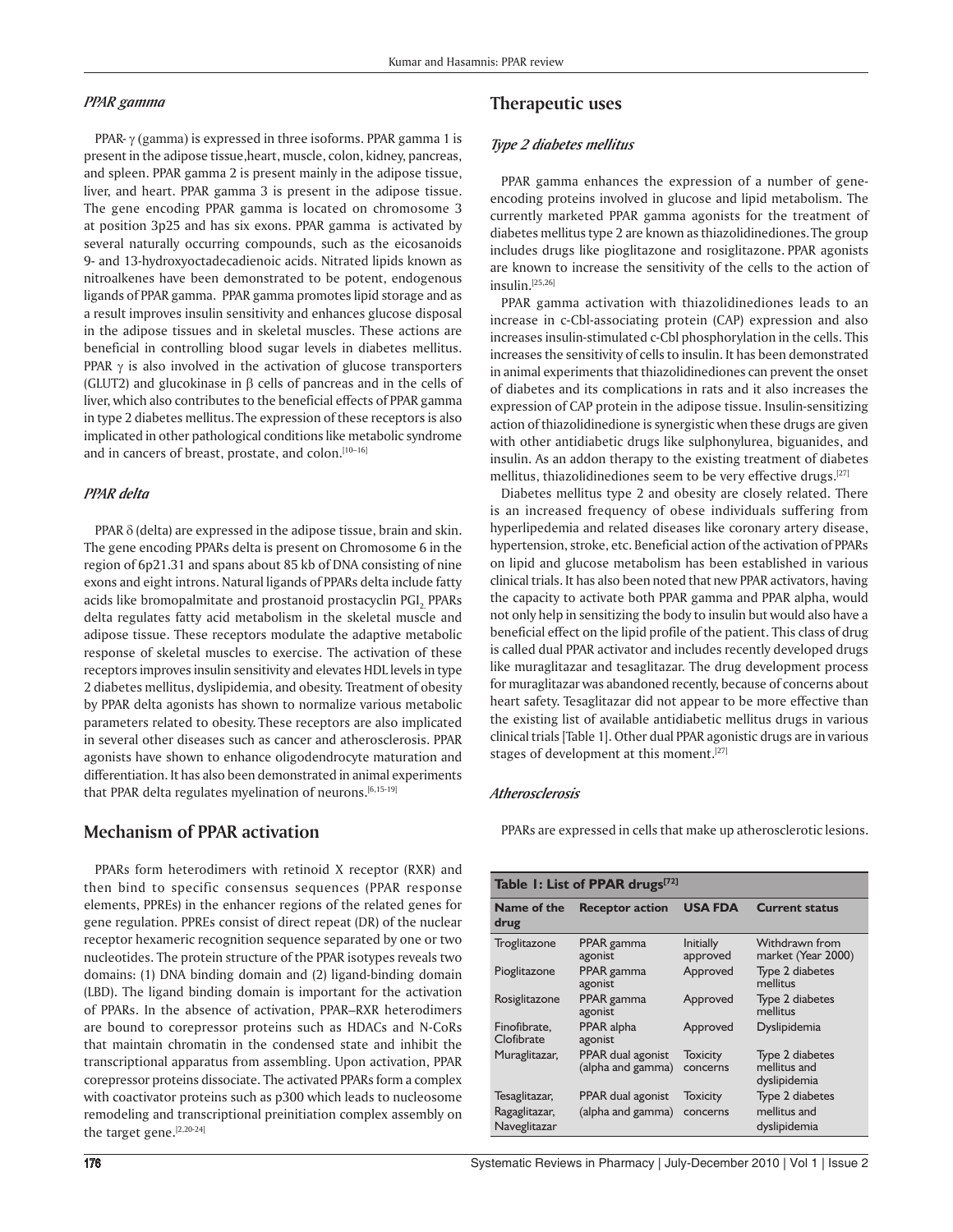PPAR alpha activation regulates the genes involved in the transport and metabolic breakdown of cholesterol. PPAR alpha activation also decreases the levels of proatherosclerotic proteins (fibrinogen and C-reactive protein), inhibits foam cell formation, and increases plaque stability by reducing the expression of metalloproteinases involved in plaque destabilization. PPAR gamma also inhibits atherosclerosis by inducing the expression of a protein called ATPbinding cassette G1 (ABCG1) in macrophages and artery walls. This protein transfers cholesterol from cells to high-density lipoproteins (HDLs) and prevents the accumulation of cholesterol in the artery wall. PPAR gamma also inhibits the proliferation, hypertrophy, and migration of vascular smooth muscle cells in the vessel wall. The net effect is the inhibition in the progression of intima-media thickness in vessel walls. The activation of both PPAR alpha and gamma improves endothelial function by increasing nitric oxide expression as well as release from the vascular endothelial cells.<sup>[28-30]</sup>

#### *Dyslipidemia*

The activation of PPAR alpha in the liver, and in the intestine, reduces the secretion of VLDLs. This decreases the formation of intravascular lipid remnants. PPAR alpha activation improves the process of lipolysis and helps in the removal of lipids by the liver via diminishing their apo CIII content. The activation of PPAR alpha also increases the expression of genes for extracellular heparan-containing proteoglycans that bind more efficiently to VLDL remnants. This is the first step in the hepatic uptake of lipids. In patients with dyslipidemia, PPAR alpha activation decreases triglycerides and VLDL levels and increased HDL levels. The drugs of the fibrate group are PPAR alpha activators. These drugs in addition to their antilipidemic action also inhibit the release of chemokines from the blood vessel walls which in turn inhibit the attraction of inflammatory cells toward the vessel wall and prevent atherosclerosis.[32,33]

#### *Obesity and syndrome X*

Type 2 diabetes mellitus is associated with metabolic syndrome. This syndrome includes features like abdominal obesity, dyslipidemia, hypertension, and hyperglycemia. Recent evidence suggests the possibility of the role of PPARs in obesity and syndrome X. PPAR delta activation is a key regulator of lipid metabolism in the body and helps in burning fat and can protect the body against genetically acquired and dietary obesity. PPAR alpha participates in the beta oxidation of fatty acid in the liver and heart. PPAR delta is involved in fatty acid oxidation in muscles. PPAR gamma is available in the adipose tissue and it stimulates glucose and lipid uptake and their metabolism in the cells. Drugs which activate PPAR alpha and gamma such as fibric acid derivatives and thiazolidinediones, respectively, are in use for patients with type 2 diabetes mellitus and dyslipidemia. These drugs also improve insulin resistance in these patients. Dual PPAR agonist drugs help in improving lipid parameters, normalize blood pressure and endothelial function, as well as suppress atherosclerotic plaque formation.<sup>[33,34]</sup>

#### *Cardiovascular diseases*

It is proved that the fibrate (PPAR alpha agonist**)** group of drugs reduces cardiovascular risks by altering the lipid profile of the patient. It has also been noted that PPAR gamma ligands control blood pressure. However, the mechanism of this effect remains unknown.[35-36]

PPAR gamma is now recognized as a key player in the inflammatory cell response associated with cardiovascular diseases (CVDs) like coronary artery disease, stroke, etc. Genetic studies on PPAR gamma have revealed functional changes in these receptors in cases of CVDs. The PPAR gamma agonist reduces inflammatory markers and delays atherosclerosis progression in these patients. However, recent clinical studies suggest the deleterious action of PPAR activation on the cardiovascular system. This complex and paradoxical interaction needs to be studied more in the future.<sup>[37]</sup>

#### *Inflammation and neurology*

PPAR activation inhibits inflammatory response genes and decreases the production of inflammatory mediators like IL-6, IL-2, TNF alpha, and cycloxygenase-2, and also suppresses cells like T cell and macrophage. PPAR ligands have shown to have an antiinflammatory activity in a variety of experimental and clinical studies of acute and chronic inflammation. PPAR alpha and gamma have been implicated in the regulation of endothelial cell inflammatory response and induction of apoptosis, and also decrease the formation of metalloproteinase.[38-39]

#### *Alzheimer's disease*

The hallmark of Alzheimer's disease is the extracellular deposition of amyloid peptide in neuritic plaques and intracellular deposits of tau protein. This results in the formation of neurofibrillary tangles and finally neuronal death. It has been demonstrated that PPAR alpha activation inhibits amyloid peptide stimulated expression of tumor necrosis factor alpha and interleukin-6. PPAR gamma activation inhibits the β-amyloid stimulated expression of inflammatory cytokines. It also induces the clearance of β-amyloid peptide. The above-mentioned factors slow down the cognitive decline in Alzheimer's disease.[40]

#### *Multiple sclerosis*

Neuroinflammation is the key to the pathophysiologyof multiple sclerosis. PPAR gamma activation inhibits the production of nitric oxide, proinflammatory cytokines (tumor necrosis factor  $α$ , interleukin-1β, interleukin-6), and chemokine MCP-1 by microglia and astrocytes cells. PPAR  $\gamma$  activators also suppress T-cell proliferation by40–50%. The above-mentioned mechanism supports the potential use of PPAR gamma as immunomodulatory drugs in multiple sclerosis.[41-42]

#### *Parkinson's disease*

Oral administration of the PPAR gamma agonist pioglitazone attenuatesMPTP-induced glial activation and prevents dopaminergic cell loss in the substantia nigra pars compacta as seen in various experiments conducted on different experimental animal models used to demonstrate PPAR gamma agonistic activity in Parkinson's disease. Pioglitazone also prevents MPTP-induced expression of inducible nitric oxide synthase. Thus PPAR activators can be one of the drugs to treat Parkinsonism in the future.<sup>[43]</sup>

#### *Ischemic stroke*

PPAR activation protects the brain against toxic biological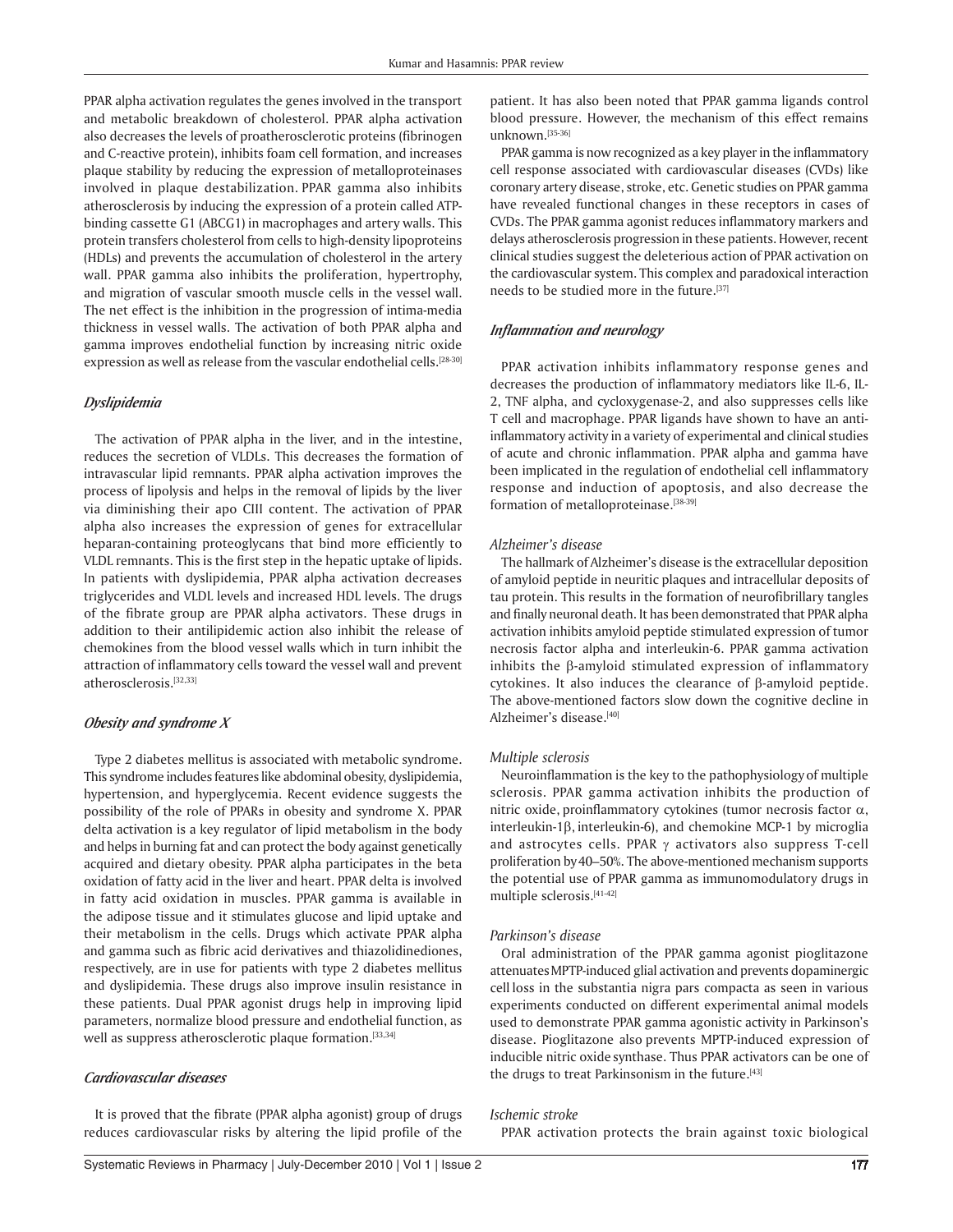reactions inducedby cerebral ischemia.This neuroprotective effect of PPAR agonists is also related to the inhibitionof ischemia-induced inflammatory markers in the brain cells.<sup>[11]</sup>

#### *Spinal cord Injury*

Traumatic spinal cord injury is accompanied by inflammatory response, which increases in the first week after injury and is responsible for the wide-spread damage associated with the spinal cord injury. PPAR activation decreases the inflammatory response in rodents with a spinal cord injury. PPAR agonist pioglitazone may be a treatment of future for limiting the functional damage associated with a spinal injury.[44]

#### *Psoriatic arthritis*

Psoriatic arthritis is a chronic disorder characterizedby an inflammatory joint and skin condition. PPAR gamma activation significantly reduces inflammatory cytokine expression and neoangiogenesis in joints in various preclinical trials. Treatment with PPAR ligands may be useful in the treatment of psoriatic arthritis in the future.<sup>[45]</sup>

### *Chronic obstructive pulmonary disease*

COPD is always associated with persistent inflammation. PPARs reduce the inflammatory response in the lung tissue and inhibit inflammatory signaling pathways, such as nuclear factor and AP-1 (activator protein). PPAR agonist can be of therapeutic potential in the treatment of COPD.[46]

#### *Cancers*

#### *Colon cancer*

PPAR delta is expressed in human colon cancer cells, where it regulates cell proliferation and differentiation. It is shown to down-regulate inflammation in some studies. In other studies it helps in the proliferation and differentiation of colon cancer cells. It remains unclear whether PPAR delta acts as oncogenes or as tumor suppressors. Ligand-activated PPAR gamma on the other hand interacts with beta-catenin and reduces beta-catenin transcriptional activity which is required for aberrant crypt foci formation. Shortterm exposure to dietary PPAR gamma ligands such as linoleic acid has been shown to inhibit colon cancer metastasis.<sup>[11,47]</sup>

#### *Breast and prostate cancer*

PPAR gamma expresses itself in breast cancer cells and in prostate adenocarcinomas. The cancerous cells lose their malignant phenotype and show a decrease in the proliferation rate when PPAR gamma is activated. PPAR activation has a therapeutic role in the treatment of these cancers by acting as a biological modifier.[11]

#### *Lung cancer*

PPAR gamma ligands have been shown to decrease the proliferation of non-small-cell lung cancer cell lines.[11]

### *Leukemia*

In T-cell leukemia, PPAR gamma ligands have shown antiproliferative effects.[11]

#### *Pituitary tumors*

PPAR gamma ligands induce cell-cycle arrest and apoptosis and

suppresses ACTH secretion in adrenocorticotrophic hormonesecreting pituitary tumors, in which morbidity is associated with excessive glucocorticoid production.<sup>[11]</sup>

#### *Gastric carcinoma*

PPAR gamma agonist inhibits the growth of cultured gastric cancer cells. Therefore, PPAR agonist can be of help in the treatment of gastric malignancies in the future.<sup>[48]</sup>

#### *Eye diseases*

Chronic inflammation is associated with diabetic retinopathy and with age-related macular degeneration. The anti-inflammatory role of PPARs, in particular PPAR gamma, can be of therapeutic benefit in the treatment of diabetic retinopathy and age-related macular degeneration.[49]

### *Viral infections*

PPARs may have a role to play in various viral infections like HIV (human immunodeficiency virus), HCV (hepatitis C virus), and HBV (hepatitis B virus). Giralt *et al*. and Caron *et al*. showed the association of adipose tissue physiology with HIV infection and treatment.Doran and his colleagues stipulated the potential role of PPARs in the reduced bone mass associated with HIV-1 infection and treatment. Lemoine *et al*. stressed the role of PPARs in HIV and HCV-associated liver disease. These infections interfere with hepatic insulin signaling and down-regulate PPARs. Dubuquoy *et al*. showed the potential of PPARs in the modulation of HBV transcription and replication. Modulating of the PPAR/RXR heterodimer may be of therapeutic value to control HBV infection in the future.<sup>[50]</sup>

### *Renal effect*

In a patient with diabetic nephropathy, PPAR gamma ligands ameliorate microalbuminuria, reduce urinary albumin excretion, and decrease the serum concentration of type IV collagen. PPAR gamma agonists cause reduction in glomerular cell proliferation. It also reduces glomerular macrophages and the drug confers some protection in cases of glomerulosclerosis. PPAR gamma in general reduces and delays renal fibrotic lesions in diabetic nephropathy and in nondiabetic chronic kidney diseases.<sup>[51-52]</sup>

## **Assisted reproductive technology**

Gametes, embryo and endometrium are essential for viable pregnancy. The outcome of assisted reproductive technology (ART) may be enhanced by improving any one or all of the above elements. Experimental studies have shown that PPAR delta ligands enhance embryo development. The application of PPAR delta ligands in the area of ART requires more research.<sup>[53]</sup>

### *Polycystic ovarian disease*

Polycystic ovarian syndrome is the most frequent cause of female infertility. The treatment of polycystic ovarian syndrome with insulin sensitizers, such as thiazolidinediones, increases the ovulation rate and the number of successful pregnancies. The positive action of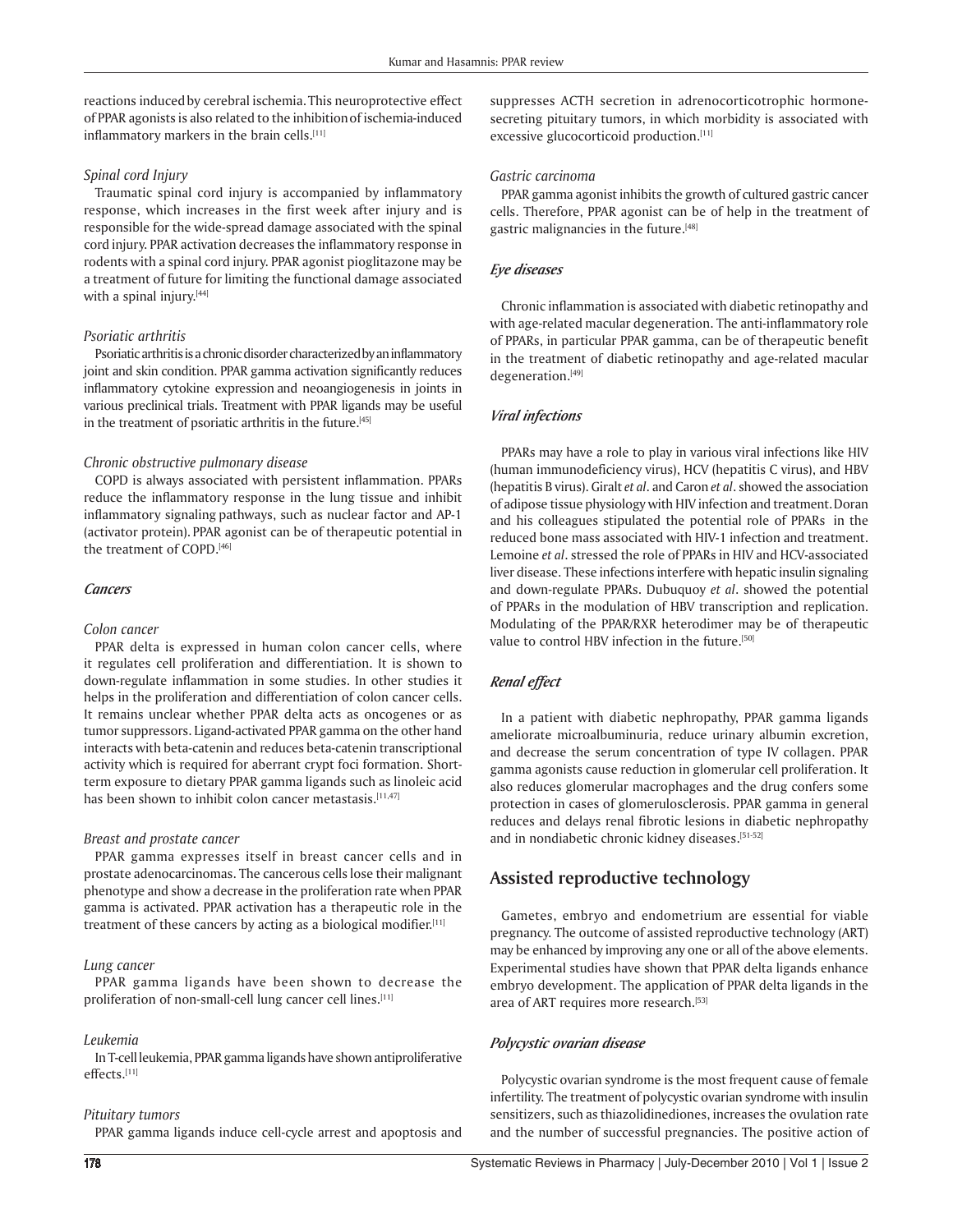the insulin-sensitizing treatments could be explained not only by a decrease in the peripheral insulin resistance but also by a direct action at the ovarian level.[54]

## **Inflammatory bowel disease**

PPAR gamma is expressed in the colon cells and is a key receptor in the regulation of intestinal inflammation. Therefore, greater knowledgeof PPAR gamma expression and its function in intestinal inflammation will be of help in knowing the therapeutic potential of PPARs in inflammatory bowel disease. The discovery that 5-amino salicylic acid is a ligand for PPAR receptor (expressed by colonic epithelial cells) paves theway for the development of new molecules targeting inflammatory bowel disease.[55]

## **Asthma**

Bronchial asthma is associated with persistent inflammation of the airways. PPAR gamma has been shown to play an important role in the control of inflammatory responses within the lung, acting on both immune and nonimmune cells. It has also been demonstrated that inhaled agonistic ligands of PPAR gamma have therapeutic potential in bronchial asthma.<sup>[56]</sup>

## **Diseases of the bone**

All three isoforms of PPARs are expressed during the development and maturation of osteoclasts. PPAR agonists also have a strong influence on the bone resorption process and negatively regulate osteoblast differentiation of bone marrow stromal cells in unloading, resulting in bone loss. Evidence from ADOPT trial published in 2006 suggest that rosiglitazone and pioglitazone increase the fracture risk. It was also shown that women are more at risk of fractures as compared to men when on these therapies. Further exploration in this aspect needs to be studied. PPARs are also expressed in the synovial fluid in rheumatoid arthritis patients. Treatment with PPAR agonists has shown to improve symptoms in arthritic animal models. The precise mechanism of action of these agents is not known.[57-61]

## **Aging and longevity**

Calorie restriction is an effective way to delay aging process, and it also increases lifespan. Calorie restriction affects the same physiological functions of the body as PPAR activation does. It has been shown in animal experiments that aging alters the expression of PPARs in mice. There can be a possible role of PPARs in mediating the effects of longevity genes. The expression of PPARs change with age while calorie restriction appears to prevent these alterations. This phenomenon makes the relationship of PPARs, calorie restriction, and aging an important point of research for the future.[62]

## **Drug metabolism**

The cytosolic sulfotransferase and UDP-glucuronosyltransferase families of enzymes account for the majority of phase II metabolism in the process of drug metabolism. PPARs are important regulators of sulfotransferase and UDP-glucuronosyltransferase gene transcription. It will be interesting to know about the relationship of PPAR activation and its effects on drug metabolism and to understand and minimize drug interactions in the future with the help of the same.[63]

## **Wound healing**

PPARs are expressed in the mouse epidermis during fetal development and they disappearprogressively from the interfollicular epithelium after birth.PPAR alpha and beta express again in the adult epidermis after various stimuli, resulting in keratinocyte proliferation and differentiation in skin wound healing.All isoforms of PPARs are important for the rapid epithelializationof a skin wound. PPAR alpha is mainly involved in the early inflammatory phase of healing; PPAR beta is implicatedin the control of keratinocyte proliferation. Thus PPAR ligands can be used as wound healing drugs in the future if tested positive in preclinical and clinical trials.<sup>[64]</sup>

## **Acne**

Acne vulgaris is a skin disorder and it has a pathological component of inflammation associated with it. Pemirolast (antiallergy drug) is a drug which has several antiacne actions, one of which is modulation of PPAR alpha and gamma. The activation of these receptors is associated with the reduced inflammation associated with acne. The drug can hold the key to the treatment of acne in a more effective way in the future.[65]

## **Mitochondrial dysfunction diseases**

There is no treatment for neuromuscular disorders with defects in the mitochondrial ATP generating system. It has been reported in various trials that PPAR gamma activation induces mitochondrial biogenesis. Pan-agonists of PPARs also show similar benefits. PPAR ligands successfully stimulate the residual respiratory capacity in the muscle tissue. Thus, the induction of mitochondrial biogenesis through PPAR pathway is an effective therapeutic approach for the treatment of mitochondrial disorders.<sup>[66]</sup>

## **Newer PPAR approaches**

### *PPAR coagonism (alpha and gamma)*

Dual PPAR activation showed significant improvement in lipid parameters in animal and clinical trials. Compounds with dual activities appear well suited for the treatment of diabetic patients with dyslipidemia. Most of these compounds are in a developmental stage at the moment.<sup>[67]</sup>

### *Pan-PPAR coagonism (alpha, gamma and delta)*

Pan-PPAR coagonism is an emerging concept and can reduce the severity of intermittent claudication, incidence of coronary events, or sudden death in old patients. Pan-PPAR drugs include experimental compounds like aleglitazar, muraglitazar, and tesaglitazar, which are in a developmental phase.[68-71]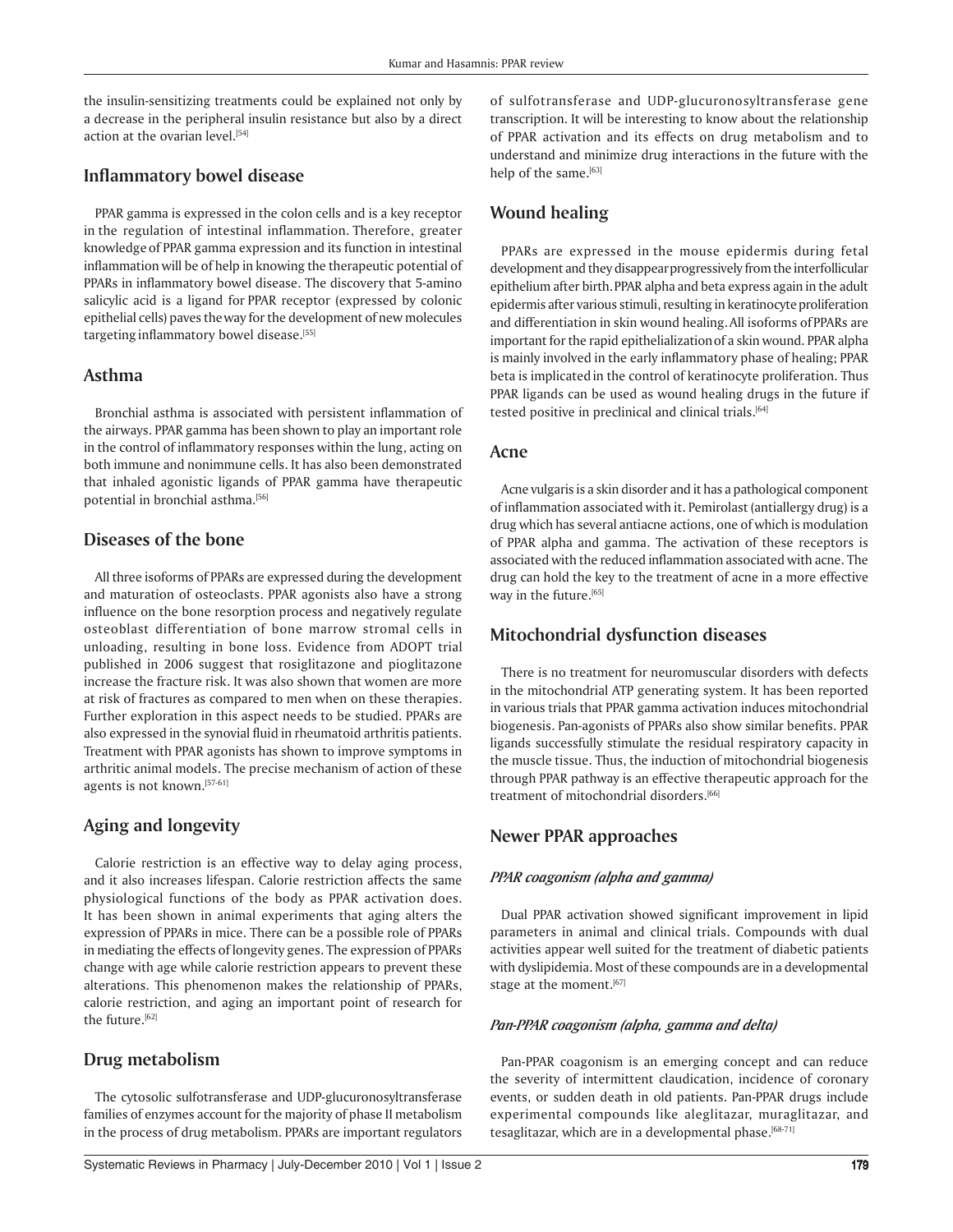### *Limitations for use and discontinuation of various PPAR drug development projects*

Many compounds are in the development process (more than 50), but safety issues are a major concern. Toxicities and side effects are observed in preclinical and clinical trials (cardiac, skeletal muscle, renal, bone marrow weight gain, fluid retention, brain hemorrhage, ventricular dilatation, sarcomatous tumors).[72]

### **Conclusion**

PPARs are interesting pharmaceutical targets. They have multiple beneficial effects. New PPAR drugs showing coagonism or panagonism are expected to show synergistic effects on various metabolic and inflammatory diseases. Long-term trials are needed to evaluate the efficacy and safety of these wonder agents.

#### **References**

- 1. Balasubramanyam M, Mohan V. Current concepts of PPAR-*g* signaling in diabetes mellitus. Current science 2000;79:1440-6.
- 2. Michalik L, Auwerx J, Berger JP, Chatterjee VK, Glass CK, Gonzalez FJ, *et al*. International Union of Pharmacology. LXI. Peroxisome proliferatoractivated receptors. Pharmacol Rev 2006;58:726–41.
- 3. Dreyer C, Krey G, Keller H, Givel F, Helftenbein G, Wahli W. Control of the peroxisomal beta-oxidation pathway by a novel family of nuclear hormone receptors. Cell 1992;68:879–87.
- 4. Lehmann JM, Moore LB, Smith-Oliver TA, Wilkison WO, Willson TM, Kliewer SA. An antidiabetic thiazolidinedione is a high affinity ligand for peroxisome proliferator-activated receptor gamma (PPAR gamma). J Biol Chem 1995;270:12953-6.
- 5. Schoonjans K, Staels B, Auwerx J. Role of the peroxisome proliferatoractivated receptor (PPAR) in mediating the effects of fibrates and fatty acids on gene expression. J Lipid Res 1996;37:907-25.
- 6. Astarci E, Banerjee S. PPARD (peroxisome proliferator-activated receptor delta). Atlas of Genetics and Cytogenetics in Oncology and Haematology [Internet].
- 7. Vamecq J, Latruffe N. Medical significance of peroxisome proliferatoractivated receptors. Lancet 1999;354:141-8.
- 8. Akiyama TE, Baumann CT, Sakai S, Hager GL, Gonzalez FJ. Selective intranuclear redistribution of PPAR isoforms by RXR alpha. Mol Endocrinol 2002;16:707-21.
- 9. Dessen P, Le S. PPARA (peroxisome proliferator-activated receptor alpha). Atlas Genet Cytogenet Oncol Haematol [Internet].[updated 2009 March; 2002.
- 10. Berger J, Moller DE. The mechanisms of action of PPARs. Annu Rev Med 2002;53:409–35.
- 11. Astarci E, Banerjee S. PPARG (peroxisome proliferator-activated receptor gamma).Atlas Genet Cytogenet Oncol Haematol; 2008.
- 12. Li L, Beauchamp MC, Renier G. Peroxisome proliferator-activated receptor alpha and gamma agonists upregulate human macrophage lipoprotein lipase expression. Atherosclerosis 2002;165:101-10.
- 13. Argmann CA, Cock TA, Auwerx J. Peroxisome proliferator-activated receptor gamma: the more the merrier? Eur J Clin Invest 2005;35:82-92.
- 14. Kim HI, Ahn YH. Role of Peroxisome Proliferator-Activated Receptorin the glucose sensing apparatus of liver and beta cells. Diabetes 2004;53:860-5.
- 15. Zhu Y, Qi C, Korenberg JR, Chen XN, Noya D, Rao MS, *et al*. Structural organization of mouse peroxisome proliferator-activated receptor gamma (mPPAR gamma) gene: alternative promoter use and different splicing yield two mPPAR gamma isoforms. Proc Natl Acad Sci U S A 1995;92:7921–5.
- 16. Baker PR, Schopfer FJ, O'Donnell VB, Freeman BA. Convergence of nitric oxide and lipid signaling: anti-inflammatory nitro-fatty acids. Free Radic Biol Med 2009;46:989–1003.
- 17. Burdick AD, Kim DJ, Peraza MA, Gonzalez FJ, Peters JM. The role of peroxisome proliferator-activated receptor-beta/delta in epithelial cell growth and differentiation. Cell Signal 2005.
- 18. Saluja I, Granneman JG, Skoff RP. PPAR delta agonists stimulate oligodendrocyte differentiation in tissue culture. Glia 2001;33:191-204.
- 19. Peters JM, Lee SS, Li W, Ward JM, Gavrilova O, Everett C, Growth, adipose, brain, and skin alterations resulting from targeted disruption of the mouse peroxisome proliferator-activated receptor beta(delta). Mol Cell Biol 2000;20:5119–28.
- 20. Kliewer SA, Umesono K, Noonan DJ, Heyman RA, Evans RM. Convergence of 9-cis retinoic acid and peroxisome proliferator signalling pathways through heterodimer formation of their receptors. Nature 1992;58:771–4.
- 21. Fajas L. Peroxisome proliferator-activated receptor-g: from adipogenesis to carcinogenesis. J Mol Endocrinol 2001;27:1-9.
- 22. Qi C, Zhu Y, Reddy JK. Peroxisome proliferator-activated receptors, coactivators, and downstream targets. Cell Biochem Biophys 2000;32:187-204.
- 23. Brun RP, Tontonoz P, Forman BM, Ellis R, Chen J, Evans RM, *et al*. Differential activation of adipogenesis by multiple PPAR isoforms. Genes Dev 1996;10:974–984.
- 24. Michalik L, Desvergne B, Wahli W. Peroxisome proliferator-activated receptors beta/delta: emerging roles for a previously neglected third family member. Curr Opin Lipidol 2003;14:129–35.
- 25. Dinsmoor S. PPAR Agonists. Diabetes self management [Internet]; 2006.
- 26. Maeda N, Takahashi M, Funahashi T, Kihara S, Nishizawa H, Kishida K, *et al*. PPARgamma ligands increase expression and plasma concentrations of adiponectin, an adipose-derived protein. Diabetes 2001;50:2094–9.
- 27. Ribon V, Johnson JH, Camp HS, Saltiel AR. Thiazolidinediones and insulin resistance: peroxisome proliferatoractivated receptor gamma activation stimulates expression of the CAP gene. Proc Natl Acad Sci U S A 1998;95:14751–6.
- 28. Moore KJ, Fitzgerald ML, Freeman MW. Peroxisome proliferatoractivated receptors in macrophage biology: friend or foe? Curr Opin Lipidol 2001;12:519-27.
- 29. New role for drugs in prevention, treatment of arthrosclerosis; 2004.
- 30. Calnek DS, Mazzella L, Roser S, Roman J, Hart CM. Peroxisome proliferator-activated receptor gamma ligands increase release of nitric oxide from endothelial cells. Arterioscler Thromb Vasc Biol 2003;23:52-7.
- 31. Nissen SE, Nicholls SJ, Wolski K, Howey DC, McErlean E, Wang MD, Gomez EV, *et al*. Effects of a potent and selective PPAR-alpha agonist in patients with atherogenic dyslipidemia or hypercholesterolemia: two randomized controlled trials. *JAMA* 2007;297:1362-73.
- 32. Camejo G. Differential antiatherogenic effects of PPARalpha versus PPARgamma agonists: should we be surprised? Arterioscler Thromb Vasc Biol 2005;25:1763-4.
- 33. Wang YX, Lee CH, Tiep S, Yu RT, Ham J, Kang H, *et al.* Peroxisomeproliferator-activated receptor delta activates fat metabolism to prevent obesity. Cell 2003;113:159–70.
- 34. Jay MA, Ren J. Peroxisome proliferator-activated receptor (PPAR) in metabolic syndrome and type 2 diabetes mellitus. Curr Diabetes Rev 2007;3:33-9.
- 35. Kersten S, Desvergne B, Wahli W. Roles of PPARs in health and disease. Nature 2000;405:401-24.
- 36. Leibovitz E, Schiffrin EL. PPAR activation: a new target for the treatment of hypertension. J Cardiovasc Pharmacol 2007;50:120-5.
- 37. Duan S, Ivashchenko C, Usher M, Mortensen R. PPAR in the Cardiovascular. System. PPAR Res; 2008;745-804.
- 38. Clark RB. The role of PPARs in inflammation and immunity. *J Leukoc Biol* 2002;71:388-400.
- 39. Wardle EN. PPAR: Receptors that Regulate Inflammation. Saudi J Kidney Dis Transpl 2004;15:1-6.
- 40. Landreth G, Jiang Q, Mandrekar S, Heneka M. PPARgamma agonists as therapeutics for the treatment of Alzheimer's disease. Neurotherapeutics 2008;5:481-9.
- 41. Straus DS, Glass CK. Anti-inflammatory actions of PPAR ligands: new insights on cellular and molecular mechanisms. Trends Immunol 2007;28:551-8.